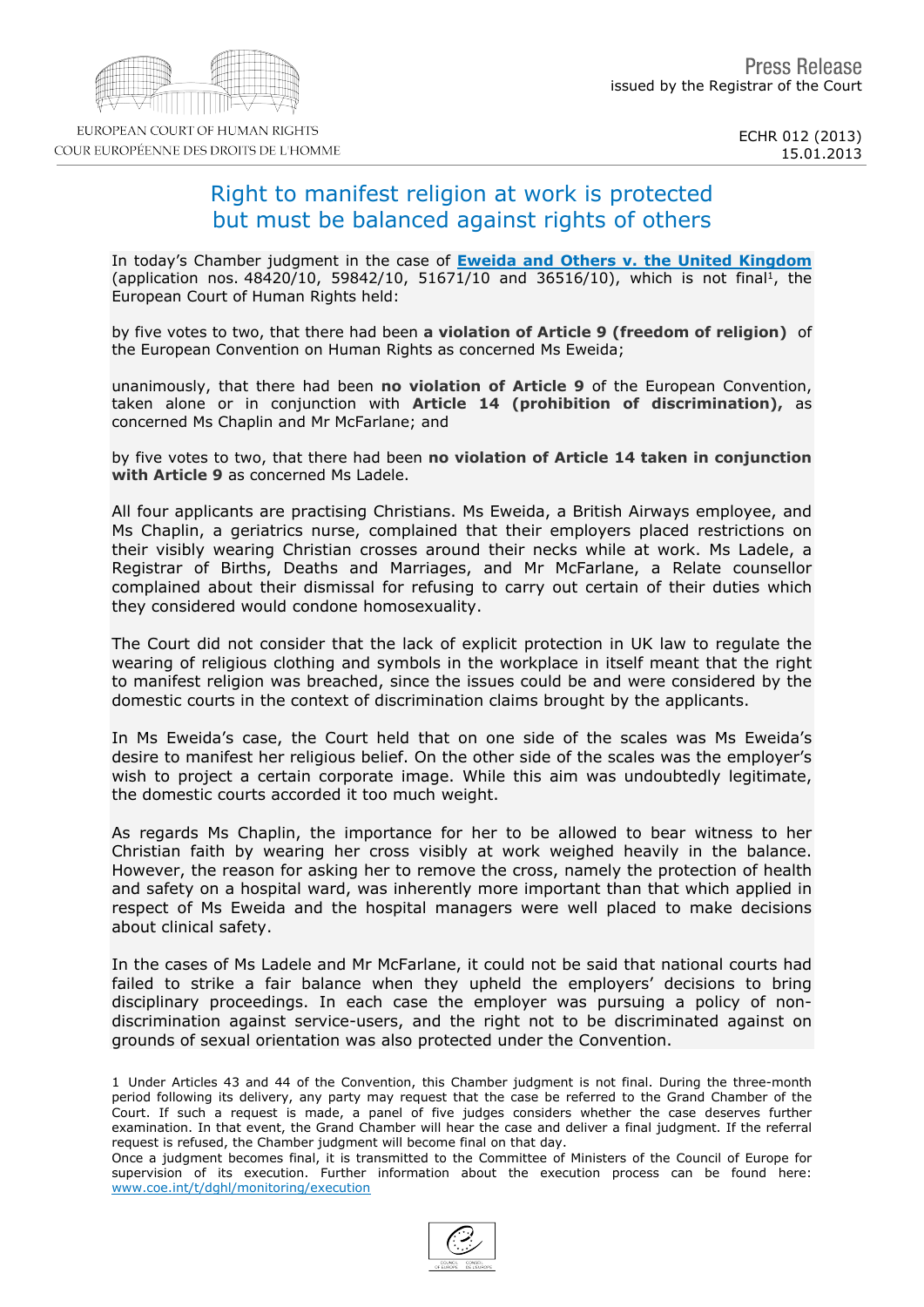## Principal facts

The applicants, Nadia Eweida, Shirley Chaplin, Lilian Ladele and Gary McFarlane, are British nationals who were born respectively in 1951, 1955, 1960 and 1961. They live in Twickenham, Exeter, London and Bristol, respectively.

### *Chaplin and Eweida*

Both applicants believe that the visible wearing of a cross is an important part of the manifestation of their faith.

From 1999 Ms Eweida worked part-time as a member of check-in staff for British Airways and was required to wear a uniform. British Airways' uniform code required women to wear a high necked shirt and a cravat, with no visible jewellery. Any item which a staff member had to wear for religious reasons was to be covered by the uniform or, if this was not possible, approval had to be sought. Until May 2006, Ms Eweida wore a small silver cross on a chain around her neck concealed under her uniform. As a sign of her commitment to her faith, she then decided to wear the cross openly. In September 2006, she was sent home without pay until she agreed to comply with the uniform code. In October 2006 she was offered administrative work without the obligation to wear a uniform or have contact with customers, which she refused. She finally returned to work in February 2007 when the company's policy was changed to permit the display of religious and charity symbols, with the cross and the star of David being given immediate authorisation.

Ms Chaplin worked as a qualified nurse employed by the Royal Devon and Exeter NHS Foundation Trust from April 1989 to July 2010. At the time of the events in question she worked on a geriatrics ward. In June 2007, when new uniforms with V-necks were introduced in the hospital, Ms Chaplin's manager asked her to remove the crucifix on the chain around her neck. Ms Chaplin sought approval to continue wearing her crucifix which was refused on the ground that it could cause injury if a patient pulled on it or if, for example, it came into contact with an open wound. In November 2009 she was moved to a non-nursing temporary position which ceased to exist in July 2010.

Both applicants lodged claims with the Employment Tribunal complaining in particular of discrimination on religious grounds. The Tribunal rejected Ms Eweida's claim, finding that the visible wearing of a cross was not a requirement of the Christian faith but the applicant's personal choice and that she had failed to establish that British Airways' uniform policy had put Christians in general at a disadvantage. Her appeal to the Court of Appeal was also subsequently rejected and the Supreme Court refused her leave to appeal in May 2010. Ms Chaplin's claim was also rejected in May 2010, the Tribunal holding that the hospital's position had been based on health and safety grounds and that there was no evidence that anyone other than the applicant had been put at particular disadvantage. Given the Court of Appeal's decision in Ms Eweida's case, Ms Chaplin was advised that an appeal had no prospect of success.

### *Ladele and McFarlane*

Both Ms Ladele and Mr McFarlane are Christians, who believe that homosexual relationships are contrary to God's law and that it is incompatible with their beliefs to do anything to condone homosexuality.

Ms Ladele was employed as a Registrar by the London Borough of Islington from 1992 to 2009. When the Civil Partnership Act came into force in the United Kingdom in December 2005, she was informed by her employer that she would henceforth be required to officiate at civil partnership ceremonies between homosexual couples. When Ms Ladele refused to sign an amended contract, disciplinary proceedings were brought against her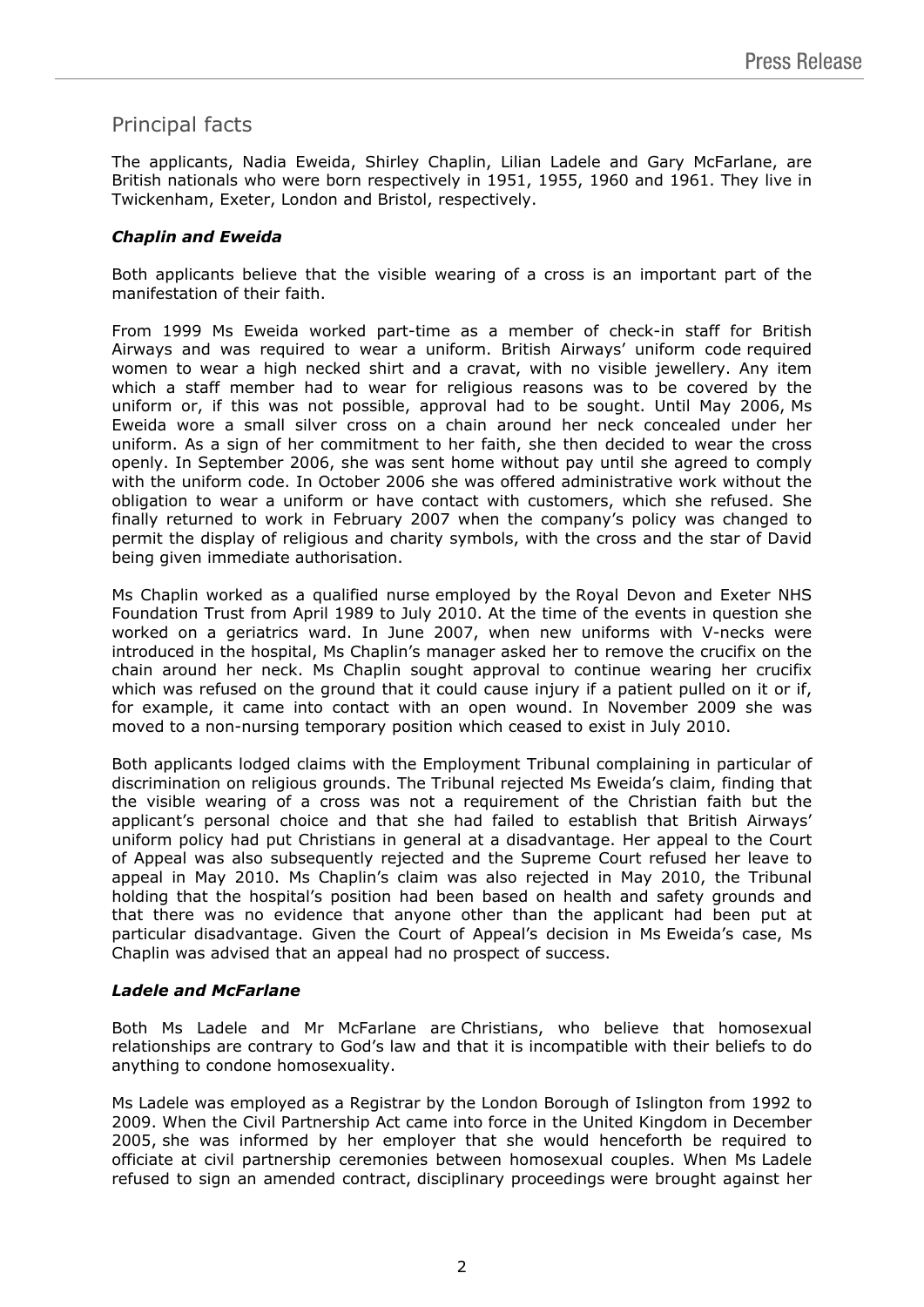in May 2007 which concluded that, if she failed to include civil partnership ceremonies as part of her duties, she would be in breach of Islington Council's equality and diversity policy and her contract could be terminated.

Mr McFarlane worked for Relate<sup>2</sup> as a Counsellor from May 2003 to March 2008. In 2007 he started a post graduate diploma in psycho sexual therapy which deals in particular with sexual dysfunction and aims to improve a couple's sexual activity by improving the relationship overall. By the end of 2007 Mr McFarlane's superiors as well as other therapists had expressed concern that there was conflict between his religious beliefs and his work with same-sex couples. In January 2008 a disciplinary investigation was opened. In March 2008 Mr McFarlane was dismissed summarily for gross misconduct on the ground that he had stated that he would comply with Relate's Equal Opportunities Policies and provide counselling to same-sex couples without any intention of doing so. A subsequent appeal was rejected.

Both applicants brought proceedings before the Employment Tribunal on grounds of religious discrimination; Mr McFarlane also claimed that he had been unfairly and wrongfully dismissed. Both claims were rejected on appeal on the basis that their employers were not only entitled to require them to carry out their duties but also to refuse to accommodate views which contradicted their fundamental declared principles – and, all the more so, where these principles were required by law, notably under the Equality Act (Sexual Orientation) Regulations 2007. Ultimately, in March 2010 Ms Ladele was refused leave to appeal to the Supreme Court and, in April 2010, Mr McFarlane was refused permission to appeal again to the Employment Appeal Tribunal as there was no realistic prospect of it succeeding, given that Mr McFarlane's case could not sensibly be distinguished from Ms Ladele's.

## Complaints, procedure and composition of the Court

All four applicants complained that domestic law had failed adequately to protect their right to manifest their religion. Ms Eweida, Ms Chaplin and Mr McFarlane relied on Article 9 (freedom of religion), taken alone and in conjunction with Article 14 (prohibition of discrimination), while Ms Ladele complained only under Article 14 taken in conjunction with Article 9.

The applications were lodged, respectively, with the European Court of Human Rights on 10 August, 29 September, 27 August and 24 June 2010. The Court communicated<sup>3</sup> all four applications to the United Kingdom Government on 12 April 2011 and asked both parties to submit their observations.

The Court authorised to intervene as third parties in the proceedings and to submit written observations<sup>4</sup>: the Equality and Human Rights Commission; The National Secular Society; Dr Jan Camogursky and The Alliance Defense Fund; Bishop Michael Nazir-Ali; The Premier Christian Media Trust; the Bishops of Chester and Blackburn; Associazone "Giuseppi Dossetti: i Valori"; Observatory on Intolerance and Discrimination against Christians in Europe; Liberty; the Clapham Institute and KLM; the European Centre for Law and Justice; Lord Carey of Clifton; and, the Fédération Internationale des ligues des Droits de l'Homme (FIDH, ICJ, ILGA-Europe).

<sup>&</sup>lt;sup>2</sup> Relate is a national organisation which provides a confidential sex therapy and relationship counselling service.

 $3$  In accordance with Rule 54 of the Rules of Court, a Chamber of seven judges may decide to bring to the attention of a Convention State's Government that an application against that State is pending before the Court (the so-called "communications procedure").

<sup>4</sup> under Article 36 § 2 of the Convention and Rule 44 § 3 of the Rules of Court.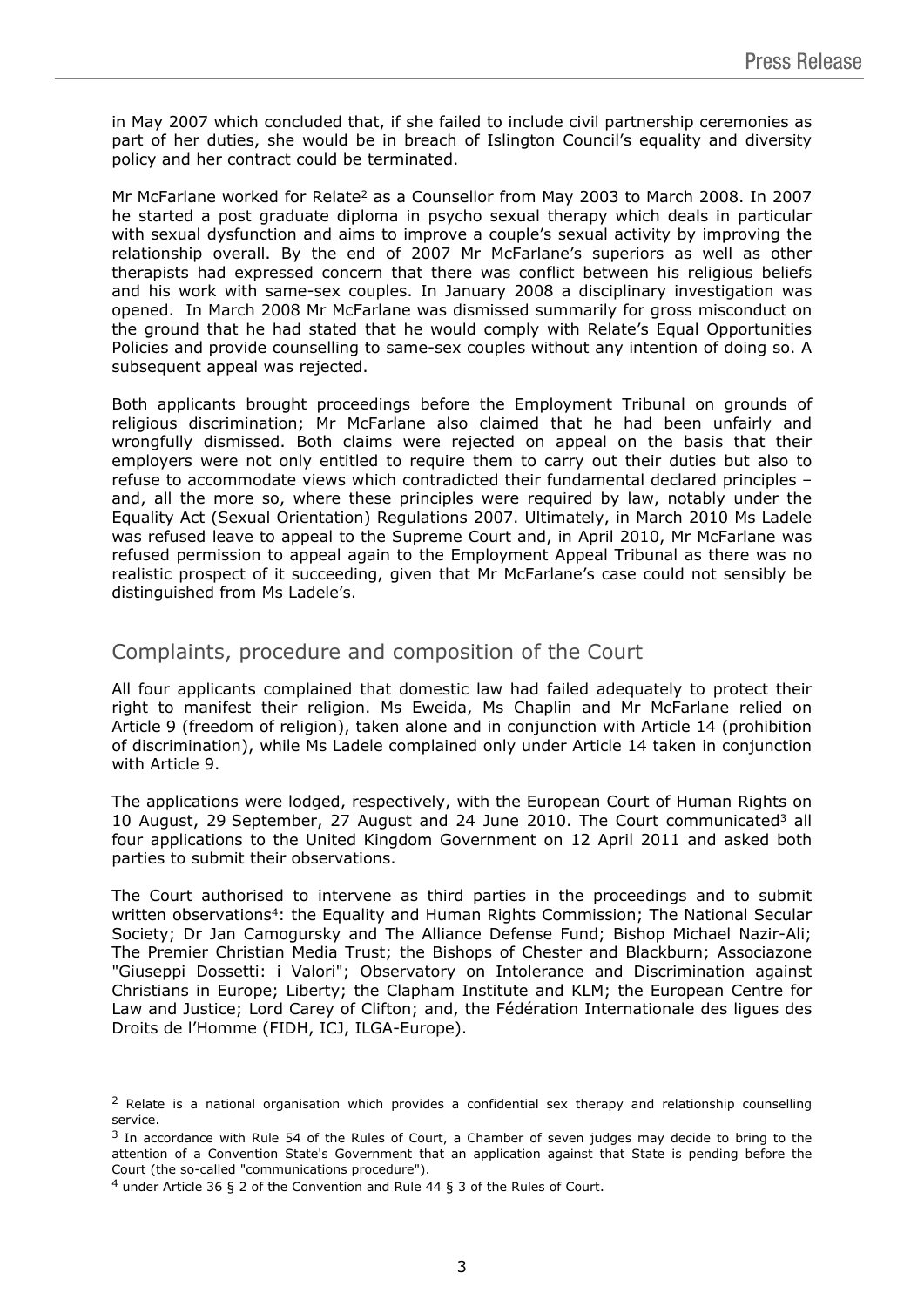A hearing took place in public in the Human Rights Building, Strasbourg, on 4 September 2012.

Judgment was given by a Chamber of seven judges, composed as follows:

David Thór **Björgvinsson** (Iceland), *President*, Lech **Garlicki** (Poland), Nicolas **Bratza** (the United Kingdom), Päivi **Hirvelä** (Finland), Zdravka **Kalaydjieva** (Bulgaria), Nebojša **Vučinić** (Montenegro), Vincent A. **de Gaetano** (Malta),

and also Lawrence **Early**, *Section Registrar.*

## Decision of the Court

The Court emphasised the importance of freedom of religion, as an essential part of the identity of believers and one of the foundations of pluralistic, democratic societies. Freedom of religion under Article 9 of the Convention includes freedom to manifest one's religious belief, including in the workplace. However, where an individual's religious observance impinges on the rights of others, some restrictions can be made. It is up to the authorities of the Contracting States, in the first place, to decide what is necessary. The Court's task is to review whether the measures taken at national level were justified in principle and struck a fair balance between the various competing rights and interests.

## Ms Eweida and Ms Chaplin

The Court considered that there had been an interference with both women's right to manifest their religion in that they had been unable to wear their crosses visibly at work.

As concerned Ms Eweida, who worked for a private company and could not therefore attribute that interference directly to the State, the Court had to examine whether her right freely to manifest her religion had been sufficiently protected within the domestic legal order. In common with a large number of contracting States<sup>5</sup>, the UK does not have legal provisions specifically regulating the wearing of religious clothing and symbols in the workplace. However, it was clear that the legitimacy of BA's uniform code and the proportionality of the measures it had taken had been examined in detail by the domestic courts. Therefore, the lack of explicit protection in the UK law in this area did not, in itself, mean that Ms Eweida's right to manifest her religion had been breached. Nonetheless, the Court concluded in her case that a fair balance had not been struck between, on the one side of the scales, her desire to manifest her religious belief and to be able to communicate that belief to others, and on the other side of the scales, her employer's wish to project a certain corporate image (no matter how legitimate that aim might be). Indeed, other BA employees had previously been authorised to wear items of religious clothing such as turbans and hijabs without any negative impact on BA's brand or image. Moreover, the fact that the company had amended the uniform code to allow for visible wearing of religious symbolic jewellery showed that the earlier prohibition had not been of crucial importance. The domestic authorities had therefore failed sufficiently to protect Ms Eweida's right to manifest her religion, in breach of Article 9. It did not consider it necessary to examine separately her complaint under Article 14 taken in conjunction with Article 9.

<sup>5</sup> An analysis of the law and practice relating to the wearing of religious symbols at work across 26 Council of Europe Contracting States demonstrates that in the majority of States the wearing of religious clothing and/or religious symbols in the workplace is unregulated. See § 47 of the judgment.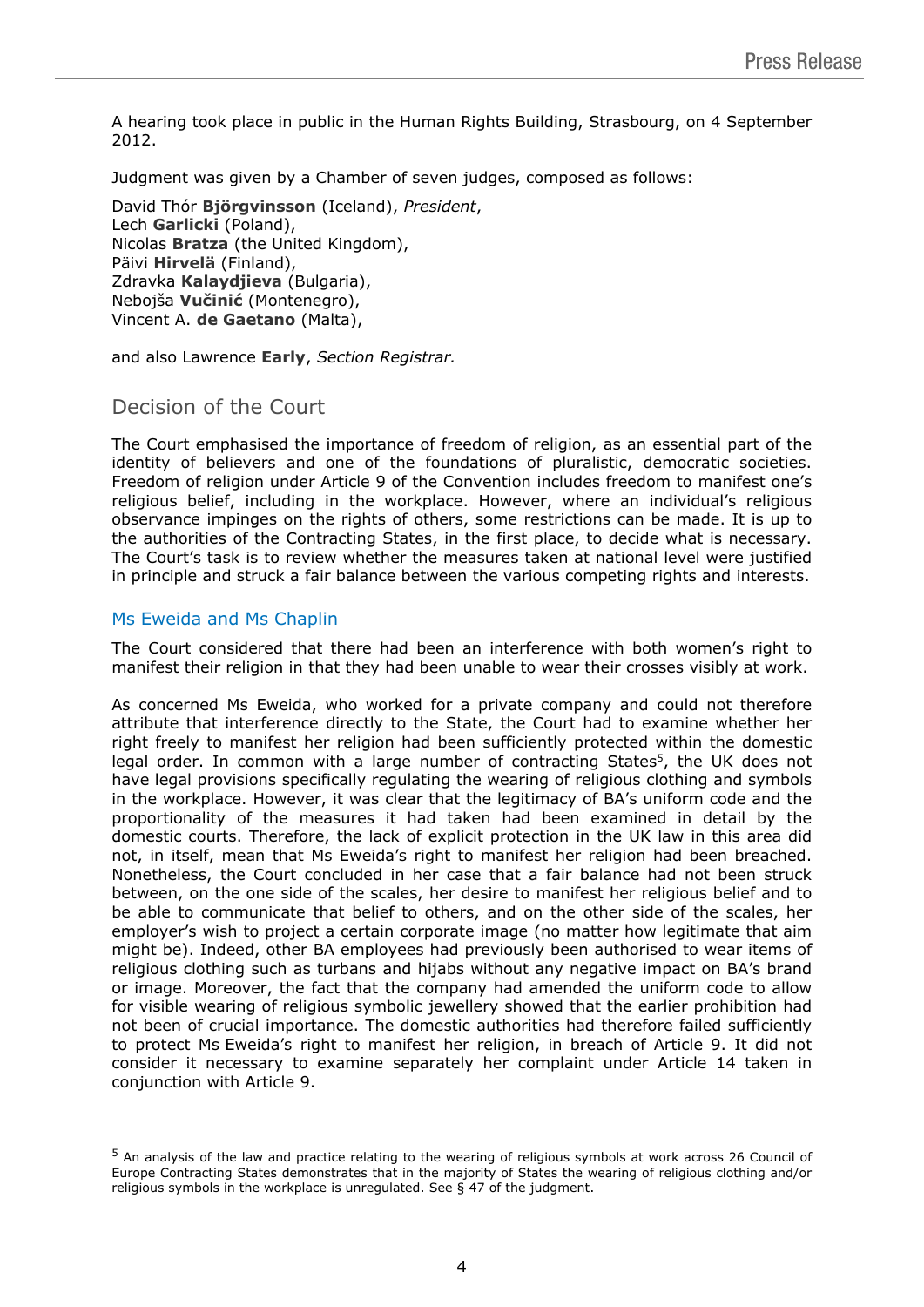On the other hand, the reason for asking Ms Chaplin to remove her cross, namely the protection of health and safety on a hospital ward, was inherently of much greater importance. Moreover, hospital managers were better placed to make decisions about clinical safety than a court, particularly an international court which had heard no direct evidence. The Court therefore concluded that requiring Ms Chaplin to remove her cross had not been disproportionate and that the interference with her freedom to manifest her religion had been necessary in a democratic society. Accordingly, there had been no violation of Article 9 as concerned Ms Chaplin. It also found that there was no basis either on which it could find a violation of Article 14 in the case.

#### Ms Ladele and Mr McFarlane

The Court considered that the most important factor to be taken into account was that the policies of the applicants' employers – to promote equal opportunities and to require employees to act in a way which did not discriminate against others – had the legitimate aim of securing the rights of others, such as same-sex couples, which were also protected under the Convention. In particular, in previous cases the Court had held that differences in treatment based on sexual orientation required particularly serious justification and that same-sex couples were in a relevantly similar situation to differentsex couples as regards their need for legal recognition and protection of their relationship.

The authorities therefore had wide discretion when it came to striking a balance between the employer's right to secure the rights of others and the applicants' right to manifest their religion. The Court decided that the right balance had been struck and therefore held that there had been no violation of Article 14 taken in conjunction with Article 9 as concerned Ms Ladele, and no violation of Article 9 – taken alone or in conjunction with Article 14 – as concerned Mr McFarlane.

#### Just satisfaction (Article 41)

The court held that the United Kingdom was to pay Ms Eweida 2,000 euros (EUR) in respect of non-pecuniary damage and EUR 30,000 for costs and expenses.

### Separate opinion

Judges Bratza and Björgvinsson and De Gaetano and C O expressed partly dissenting opinions which are annexed to the judgment.

The judgment is available only in English.

This press release is a document produced by the Registry. It does not bind the Court. Decisions, judgments and further information about the Court can be found on www.echr.coe.int. To receive the Court's press releases, please subscribe here: www.echr.coe.int/RSS/en.

Press contacts [echrpress@echr.coe.int](mailto:Echrpress@echr.coe.int) | tel: +33 3 90 21 42 08 Tracey Turner-Tretz (tel: + 33 388 41 35 30) Céline Menu-Lange (tel: + 33 3 90 21 58 77) Nina Salomon (tel: + 33 3 90 21 49 79) Denis Lambert (tel: + 33 3 90 21 41 09)